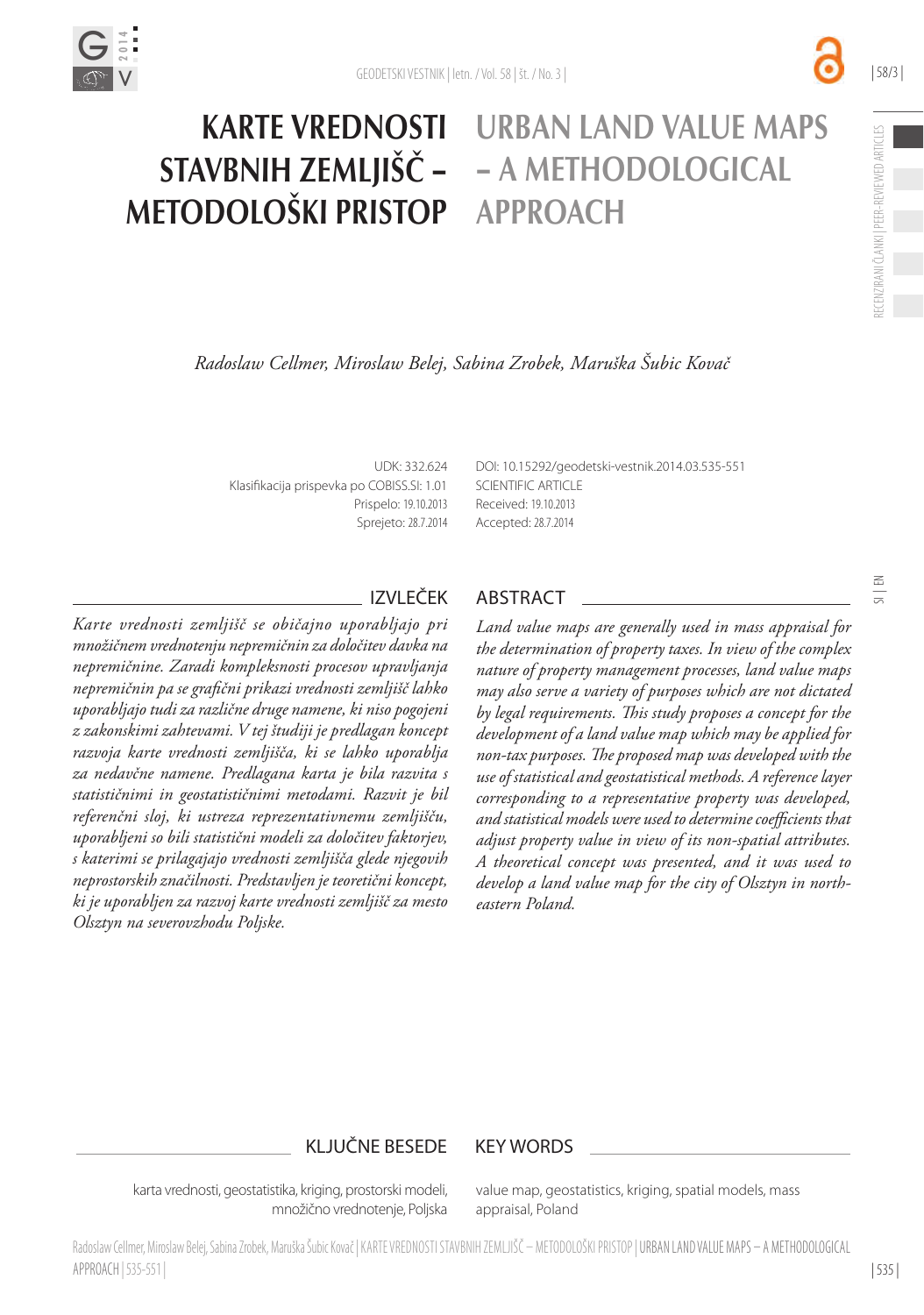RECENZIRANI ČLANKI | PEER-REVIEWED ARTICLES

RECENZIRANI ČLANKI | PEER-REVIEWED ARTICLES

### **1 INTRODUCTION**

Information about property prices and values is one of the key factors that determine effective decision-making in various types of organized activity, in particular activities that rely on spatial data. Such information can be stored and released in the form of land value maps which are generally used in mass appraisal for the determination of property taxes (Kryvobokov, 2004; Chapman, 2009). The process of developing maps for tax purposes has to conform to national laws and regulations, and it involves the acquisition and processing of large amounts of spatial and legal data, which is costly and time-consuming. Maps which are developed not only for tax purposes, but which have a variety of other legal, investment and practical uses, can be a source of information about land value. The rapid development of geoportals triggers the development of such cartographic materials (Maguire and Longley 2005). Maps are generally developed based on the results of detailed market analyses of individual cities (Colwell and Munneke 1997, 2003; Guntermann and Thomas 2005; Haughwout et al., 2008; Bryan and Sarte, 2009). The property market is shaped by complex spatial and non-spatial processes which exert a combined effect on market value (Munroe, 2007). Prices and values are determined not only by the location of property, but also by a variety of exogenous and endogenous factors which have to be taken into account in market analysis (Isakson, 1997; Galster et al., 2004; Earnhart, 2006; Palmquist, 2005; Zrobek and Grzesik, 2013). Location factors which contribute to the cartographic representation of property value are identified in the analytical process.

The concept of maps for tax purposes dates back to ancient times, whereas te first land value maps were developed in the early 20<sup>th</sup> century (Batt, 2009). David Ricardo and Johann Heinrich von Thunen were the first economists to observe that land value is determined by the spatial structure of cities and can be represented by mathematical models that can be verified empirically in the process of market development. Such models have been proposed by Colwell and Munneke (1997, 2003), Palmquist (2005) as well as Bryan and Sarte (2009) who argued that land value maps are a valuable source of information that can serve a variety of purposes unrelated to taxation. Land value maps do not have to comply with strict formal and legal requirements if they are used not only for the determination of property taxes. Modern land value maps rely on Geographic Information System (GIS) systems which offer sophisticated tools for spatial data analysis (Anselin, 1998; Clapp and Rodriguez, 1998; McCluskey et al., 2000; Burrough, 2001; Vickers and Thurstain-Goodwin, 2002; Gall, 2006; Cichocinski, 2008; Cotteleer et al., 2008). Most maps contain information about the prices of urban (Haughwout et al., 2008) and agricultural land (Hite et al., 1999). According to Batt (2009), the majority of land value maps have been developed for the United States, whereas fewer cartographic resources are available for Europe, Asia and Africa. Attempts are also made to create land value maps for cities with weakly developed property markets (Weiss, 2005; Ping, 2005; Waljiyanto and Suryohadi, 2004; Aleksiene and Bagdonavicius, 2005).

Maps presenting land prices and values are created with the use of various methods and tools. Howes (1980) discusses numerous examples of land value maps prepared for the needs of one-off research or development projects which cover only small fragments of cities. In line with the existing methodology, the majority of land value maps rely on the correlations between land value and distance from central business districts (CBD). Liu, Zheng, Huang and Tang (2007) analyzed the evolution of land prices and values based on the distance separating the property from CBD, public facilities and schools. In the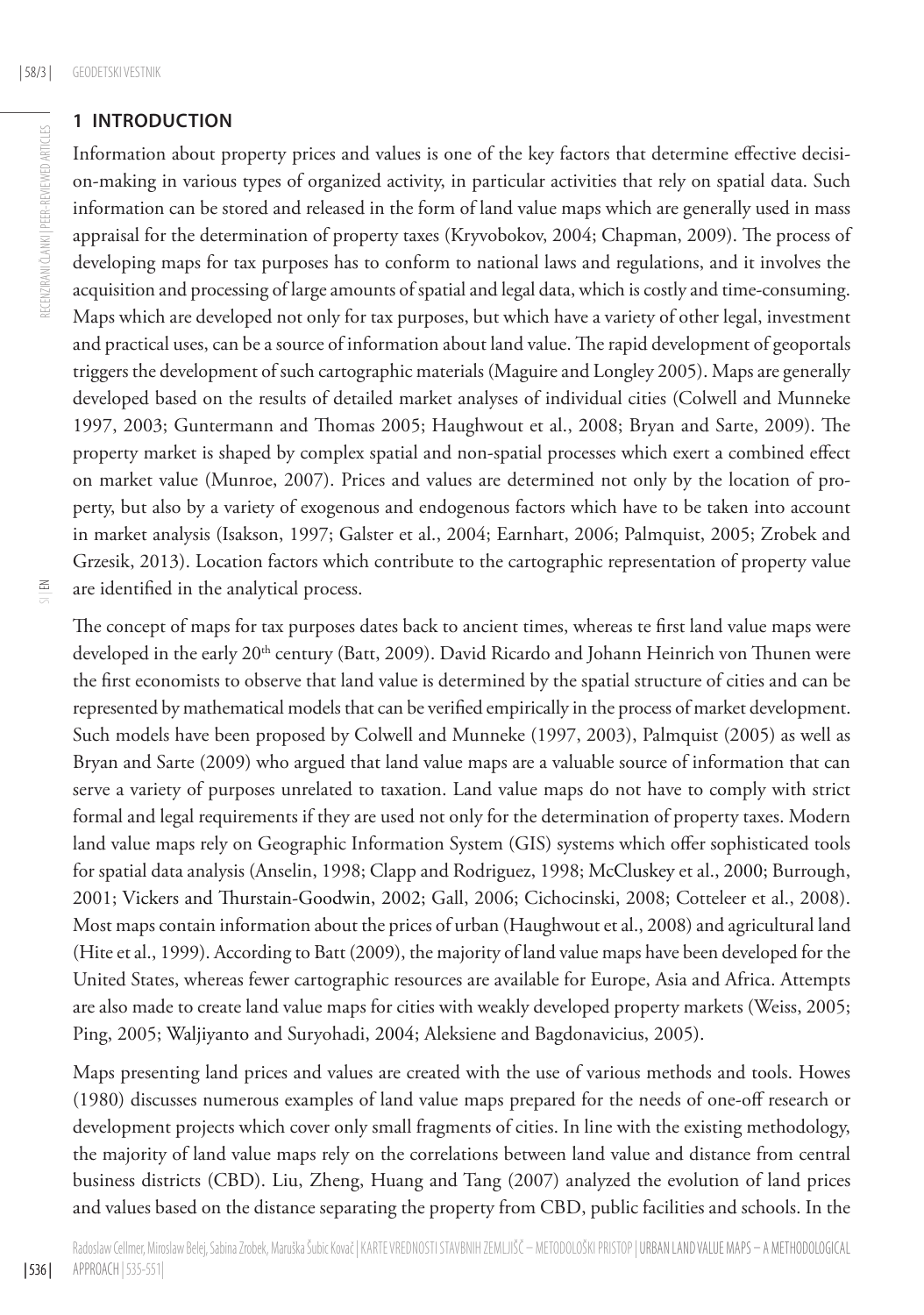RECENZIRANI ČLANKI | PEER-REVIEWED ARTICLES

RECENZIRANI ČLANKI | PEER-REVIEWED ARTICLES

 $\leq$ 

approach proposed by Bugs (2007), land value maps were developed based on zones reflecting the distance between the evaluated property and the city centre, principal avenues, health centres and high-risk flood areas. Spatial analyses and GIS tools are deployed to generate maps illustrating land use patterns and land value in urban environments.

Hedonic models where selected property attributes are the main price determinants play an important role in a different field of research focusing on cartographic visualization of land value (Kelley et al., 1998; Benjamin et al., 2004; Noelwah, 2005; Cotteleer et al., 2008; Hannoen, 2008; Páez, 2009; Montero and Larraz, 2010). Theory and practice indicate that models which do not rely on spatial autocorrelations may produce distorted results (Anselin, 1998; Basu and Thibodeau, 1998; Tu et al., 2007), and for this reason, many authors recommend the use of spatial models in market analyses and price predictions (Can and Megbolugbe, 1997; Bowen et al., 2001; Valente et al., 2005; Bourassa et al., 2007, 2010: Walacik et al., 2013). GIS tools and geostatistical methods are increasingly often deployed to model a price surface for land. Fik et al. (2003) combined hedonic models and surface trends in LVS (Location Value Signature) analyses. Bourassa et al. (2010) also recommended the combined use of hedonic models and geostatistical methods. Geostatistical methods can supplement traditional statistical analyses to account for the spatial distribution of the examined phenomena. Geostatistical methods are far less popular in property market analyses than other statistical approaches. Their application may be fraught with certain difficulties, such as the need to fulfil fundamental requirements concerning the size of the dataset, data distribution and, above all, the stationary character of data (both first-order and second-order stationarity). In this paper, hedonic models were combined with geostatistical methods to develop an urban land value map of the city of Olsztyn in north-eastern Poland.

# **2 METHODOLOGICAL CONCEPT**

The property market is highly complex, and traded properties differ in location as well as non-spatial attributes (area, shape, infrastructure). The influence of the evaluated attributes will be assessed with the use of statistical models, and geostatistical methods will be deployed to analyze the spatial distribution of land values. The development of mass appraisal algorithms may also require the determination of uniform zones – areas in which properties characterized by the same attribute scores have identical value. The proposed methodological concept can be divided into the following stages:

- 1. collection of input data,
- 2. development of regression models illustrating the correlations between prices and selected property attributes,
- 3. estimation of the reference value (reference layer) for a representative property,
- 4. estimation of adjusting coefficients that account for similarities with the representative property,
- 5. division of the analyzed area into uniform zones and determination of land values in each zone.

The reference layer illustrates the spatial distribution of values of property with strictly defined non -spatial attributes, and it plays a very important role in the proposed method. The reference layer will apply to the representative property, i.e. property where explanatory variables take on zero value, which requires the development of a corresponding measurement scale. The representative property is privately-owned plot of vacant land, zoned for housing construction and equipped with basic infrastructure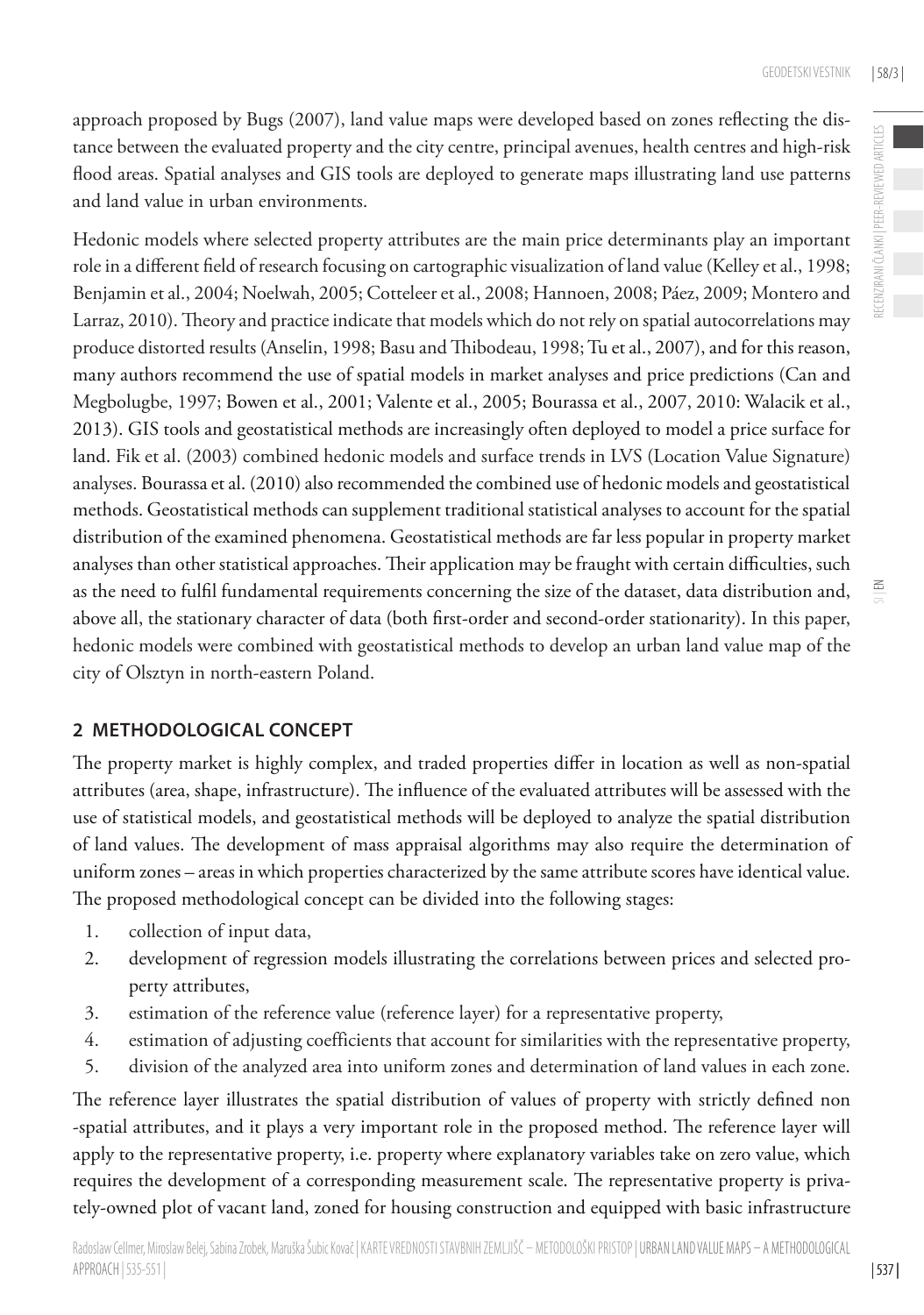(water, electricity and gas supply, sewage collection), with the estimated area of 800  $\mathrm{m}^2$ . The estimated value is influenced by non-spatial attributes as well as the location of the analyzed property, which can be expressed, according to own considerations, as:

$$
W_{ref} = W_B + W_L \t{1}
$$

where:

 $W_p$  - value of representative property when location is disregarded (base value),

*W*<sub>L</sub> - effect of location.

The spatial dependencies between location and property prices can be evaluated based on the results of spatial interpolation by ordinary kriging. According to own considerations and general formula of kriging (Isaaks and Srivastava, 1998), if for every location *s*<sub>0</sub>:

$$
W_B(s_0) = \hat{Y}(s_0), \text{ and } W_L(s_0) = \sum_{i=1}^n w_i(s_0) \varepsilon(s_i), \qquad (2)
$$

where:

 $\leq$ 

| 538 |

 $W_B(s_0)$  - base value at point  $s_{0}$ 

 $\hat{Y}(s_0)$  - theoretical value of representative property resulting from the regression model at point  $s_0$ ,

 $W_L(s_0)$  - effect of location at point  $s_0$ ,

*wi* - kriging weights,

ε(*s i* ) - model residual in location *I*,

the two principal data analysis components can be integrated into a single model which accounts for the correlations between the results of an econometric model and kriging estimation methods. The regression-kriging model for estimating the reference value, according to own considerations, takes on the following generalized form:

$$
W_{ref}(s_0) = \hat{Y}(s_0) + \sum_{i=1}^{n} w_i(s_0) \varepsilon(s_i) , \qquad (3)
$$

where  $W_{\sf ref}(s_0)$  is the reference value (value of representative property) at point  $s_{0}$ 

In the regression-kriging model, various methods for determining theoretical value can be considered by relying on the following regression models:

- multiple regression model (linear and non-linear),
- spatial autoregressive (SAR) model,
- geographically weighted regression (GWR) model.

When a multiple regression model is used, spatial correlations can be illustrated by a variance-covariance matrix developed based on a semivariogram of the residuals, therefore, parameters are estimated in successive iterations with the use of the generalized least squares method. In the SAR model, the above correlations are presented by a spatial structure matrix and a spatial autocorrelation index. The GWR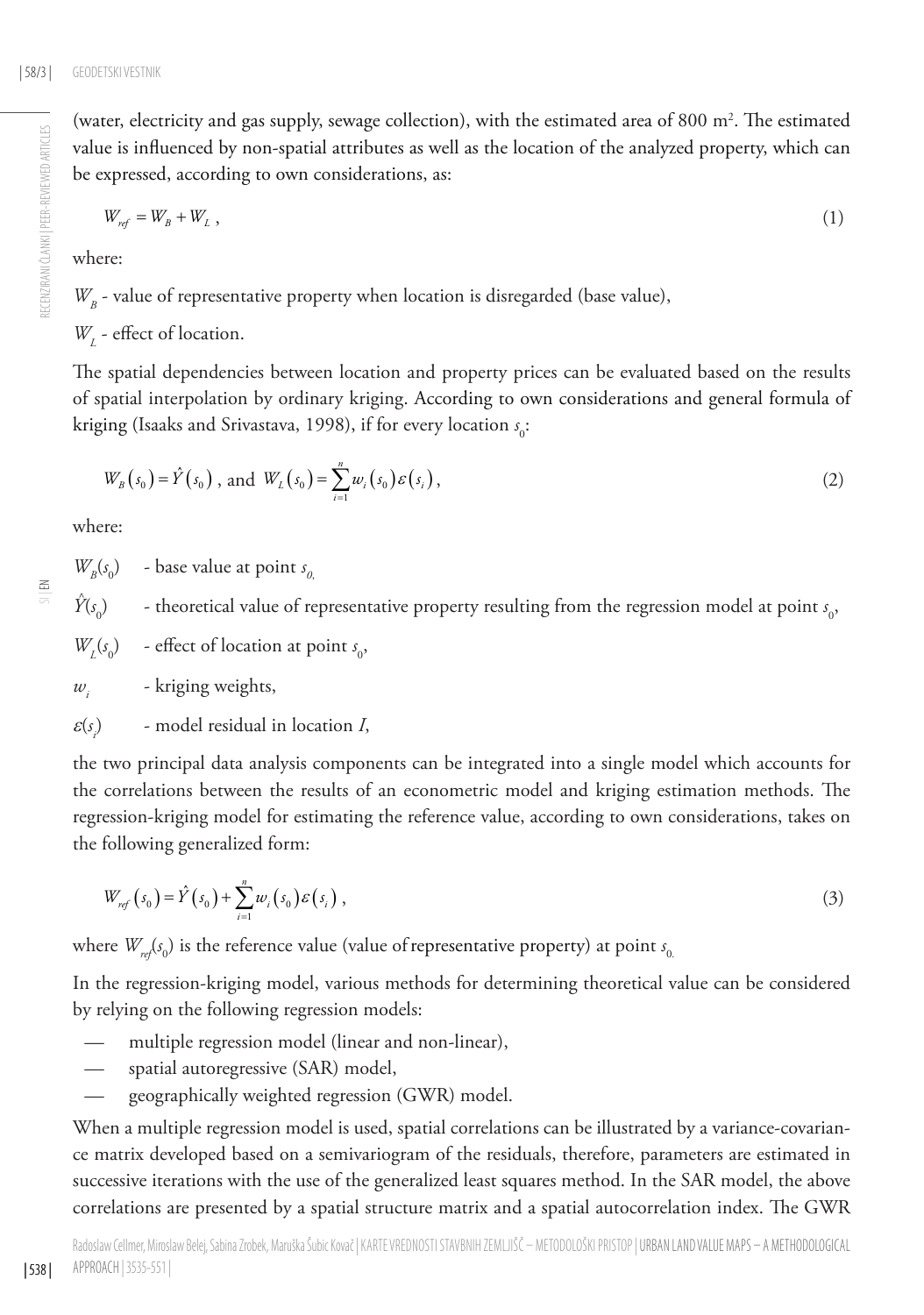model accounts for the discussed correlations with the use of weights determined based on the kernel density function. The reference layer of a directional land value map was developed with the use of the models described in Table 1.

| No.            | Model                                                       | Method for analyzing spatial correlations                                                                 | Symbol      |
|----------------|-------------------------------------------------------------|-----------------------------------------------------------------------------------------------------------|-------------|
|                | Additive linear multiple<br>regression model                | None                                                                                                      | OLS         |
| $\mathfrak{D}$ | Multiplicative exponential<br>multiple regression model     | None                                                                                                      | <b>OLSN</b> |
| 3              | Additive linear multiple<br>regression model                | Covariance matrix based on a semivariogram of the<br>residuals                                            | <b>GLS</b>  |
| 4              | Multiplicative exponential<br>multiple regression model     | Covariance matrix based on a semivariogram of the<br>residuals                                            | GLSN        |
| 5              | Spatial autoregressive model                                | Autocorrelation of the residuals based on the spatial<br>structure matrix with inverse distance weighting | <b>SAR</b>  |
| 6              | Additive linear geographically<br>weighted regression model | Weights determined based on the kernel density function                                                   | GWR         |

Table 1: Models applied in the process of developing the reference layer of a directional land value map.

Each of the listed models feature a constant which can be interpreted as the theoretical value of the explained variable on the assumption that explanatory variables take on zero value. If we assume that the modelled property is characterized by such attribute values, the result according to own considerations is:

$$
W_{ref}(s_0) = \beta_0 + \sum_{i=1}^n w_i(s_0) \varepsilon(s_i), \qquad (4)
$$

where  $\beta_{_0}$  is a constant explained as theoretical value of property characterized by attributes the same as modelled property. Spatial autoregressive models have to additionally account for the autocorrelation of the explained variable or the autocorrelation of the residuals. The type of SAR model (spatial lag or spatial error model) is selected based on the results of the Lagrange Multiplier (LM) test. The GWR approach produces a series of models independently for every point which, in this case, corresponds to the geometric centre of the traded land plot. Therefore, constant  $\beta_{0}$  in the value estimation formula will refer independently to each centroid of the analyzed land plots.

In this study, non-linear models (OLSN and GLSN) take on the multiplicative exponential form. In this case, the semivariogram for building the covariance matrix in the GLSN model will not apply to the residuals but to the log of error component ξ. In the group of factors that determine the value of property, some have a non-spatial (e.g. geometric configuration of a land plot) or spatial character if they are indirectly or directly related to location. In the case of variable characterized by continuity in space the analyzed attribute (or attributes) is disregarded in a model, and cokriging methods are then applied where the omitted attribute is used as an additional variable. The regression-cokriging model for estimating the reference value can take on the following form on the assumption that one main variable (model residual) and one additional variable are taken into account, what is extension of formula (3) with formula of cokriging (Isaaks and Srivastava, 1998):

| 539 |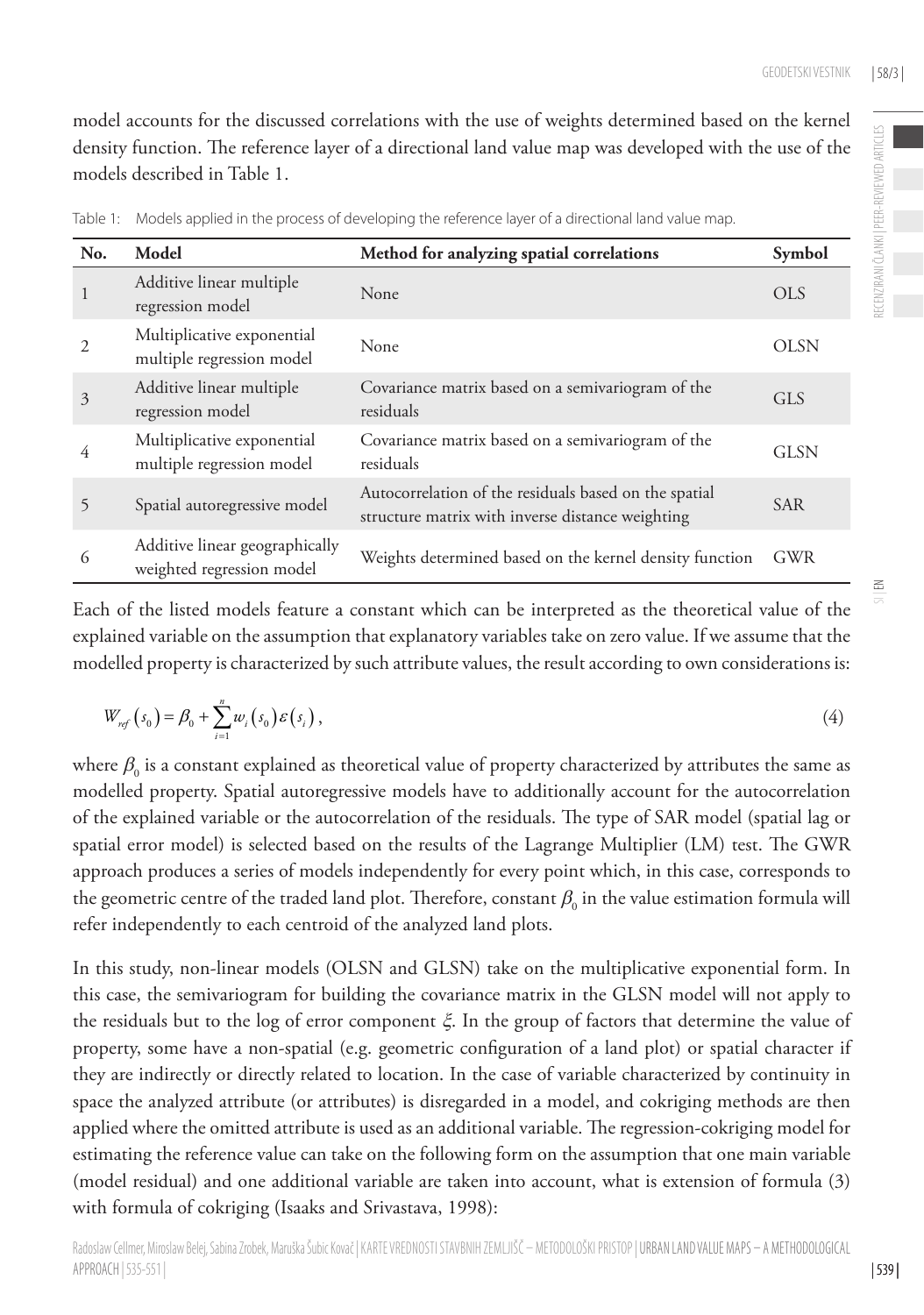$$
W_{ref}(s_0) = \hat{Y}(s_0) + \sum_{i=1}^{n} w_i(s_0) \varepsilon(s_i) + \sum_{j=1}^{m} w_j(s_0) Z_d(s_j), \qquad (5)
$$

or, when multiplicative models are used, according to own research:

$$
W_{ref}(s_0) = \hat{Y}(s_0) \cdot \left(\sum_{j=1}^n w_j(s_0) \xi(s_j) + \sum_{i=1}^m w_i(s_0) Z_d(s_i)\right),\tag{6}
$$

where  $Z_{a}(s_{i})$  is the value of an additional variable at point  $s_{i}$ . The discussed model can be generalized (at least theoretically) for use with any number of additional variables, but in practice, up to three variables are used (a high number of cross-semivariograms have to be estimated). The theoretical value is estimated by determining constant  $\beta_0$  in OLS, OLSN, GLS and GLSN models, and, additionally, the *signal* component in SAR models. In the GWR model, the constant will be determined independently for every model at points where parameters were estimated.

In additive models, according to the authors, land value can be expressed by the following formula:

$$
W_k = W_{ref} + \sum_{i=1}^{m} k_i X_i , \qquad (7)
$$

where coefficients  $k_{_i}$  represent the absolute (quota) adjustment per unit of change in the value of attribute *Xi .*

In multiplicative models, according to the authors, the following formula is applied to determine land value:

$$
W_k = W_{ref} \cdot \prod_{i=1}^m (1 + r_i X_i), \tag{8}
$$

where coefficients  $r_{_i}$  represent the relative adjustment per unit of change in the value of attribute  $X_{\!i}^{\phantom i}$ 

In the analyzed case, a simplified approach was used, and compound percentages were replaced with standard percentages. This is a justified solution if the values of property attributes do not vary considerably. Adjusting coefficients were determined by the least squares method and the quasi-Newton algorithm which approximates second-order derivatives of the loss function (difference between actual and theoretical value) to calculate the minimum value (Fletcher 1987). The reference value can be determined from the reference layer based on raster values at points relating to the analyzed transaction (centroids of land plots).

Land values in the city were presented in a cartogram where the analyzed area was divided into uniform zones. The average value of land in every zone corresponds to the average value of the reference layer adjusted for the attributes of representative property in the analyzed zone. A uniform zone is a continuous area which is enclosed by legal or administrative boundaries and characterized by similar land values. Uniform zones were identified based on several criteria, the most important being:

- identical (or similar) land value per unit of area,
- identical (or similar) function in the local land use plan,
- identical functional and spatial features,
- land value is influenced by similar local factors.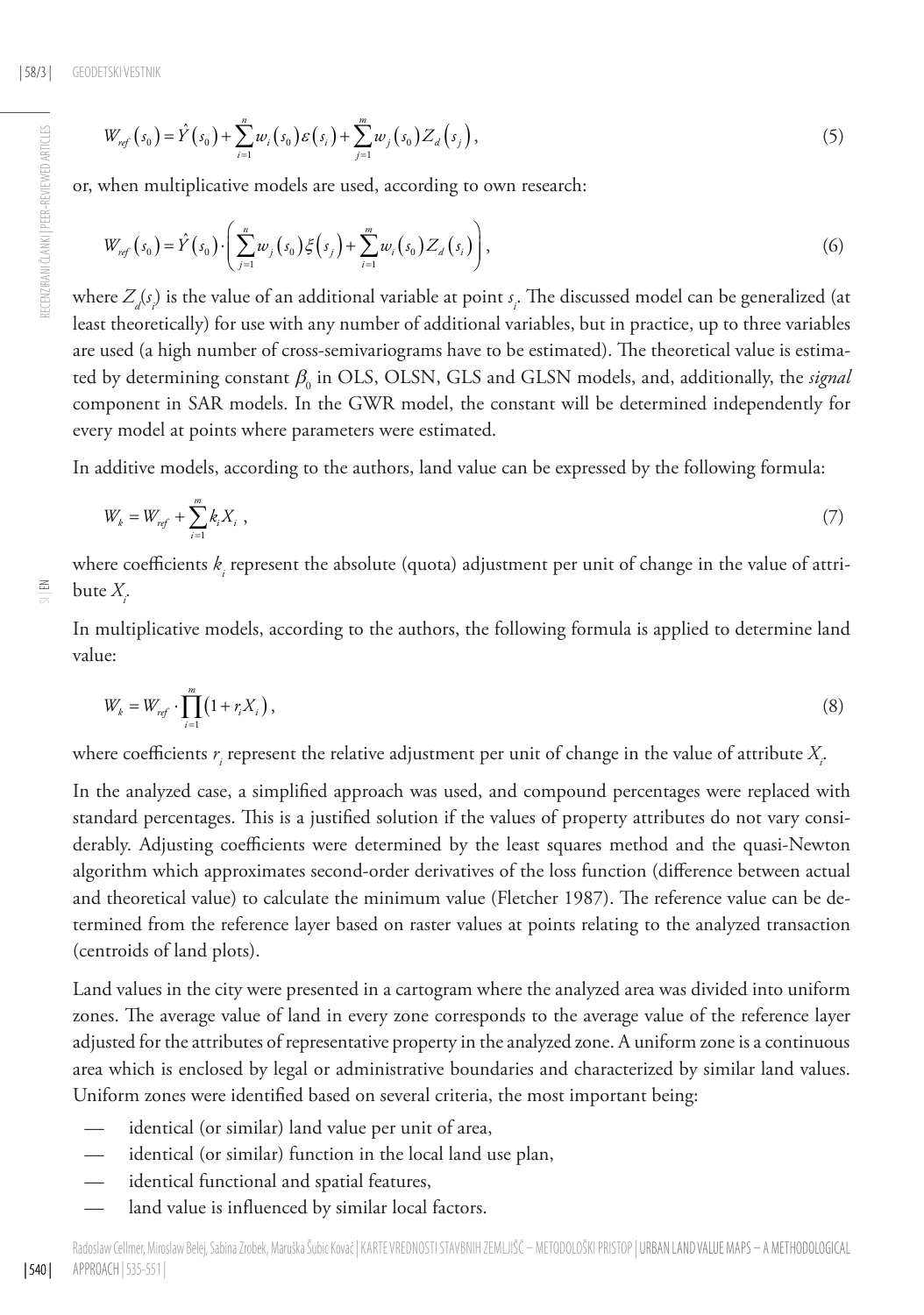Regardless of the adopted approach, special zones may have to be established due to special ecological, geotechnical and geological requirements, including for land plots occupied by roads and water courses.

#### **3 DATA COLLECTION AND EVALUATION**

Property transactions involving vacant land plots in Olsztyn, a city of about 200 000 inhabitants in north-eastern Poland, were analyzed. The spatial arrangement of the city of Olsztyn is complex, which is a result of the natural conditions (numerous lakes and forest areas), as well as of historical factors. The central part of the city is surrounded by residential districts of blocks of flats, typical of the 1960s and 1970s, as well as residential districts of detached houses. The urban area is divided into sectors, which were created in the process of planning. The evaluated set of data concerned approximately 400 transactions concluded in 2009-2011. Data was obtained from the Register of Property Prices and Values kept by the Olsztyn City Office. The following property variables were analyzed:

- land use,
- ownership status (ownership and perpetual usufruct),
- infrastructure.
- geometric configuration of land plot (area and shape),
- maximum noise levels.

Locations of Olsztyn and locations of transactions are shown in Figure 1.



Figure 1: Olsztyn on the background of Poland and locations of transactions in the area of the city.

Only high-density or low-density residential properties (total of 293 transactions) were used for developing the reference layer. Information about non-residential property was used only for calculating the adjusting coefficients to base value. Transaction data, including property prices and attributes, was verified before analysis. Preliminary analyses revealed that the hypothesis postulating an absence of correlations between selected variables and transaction prices (at significance level of 0.05) cannot be rejected. The above was reported for maximum noise levels and infrastructure. Noise

PEER-REVIEWED ARTICLES RECENZIRANI ČLANKI | PEER-REVIEWED ARTICLES

| 541 |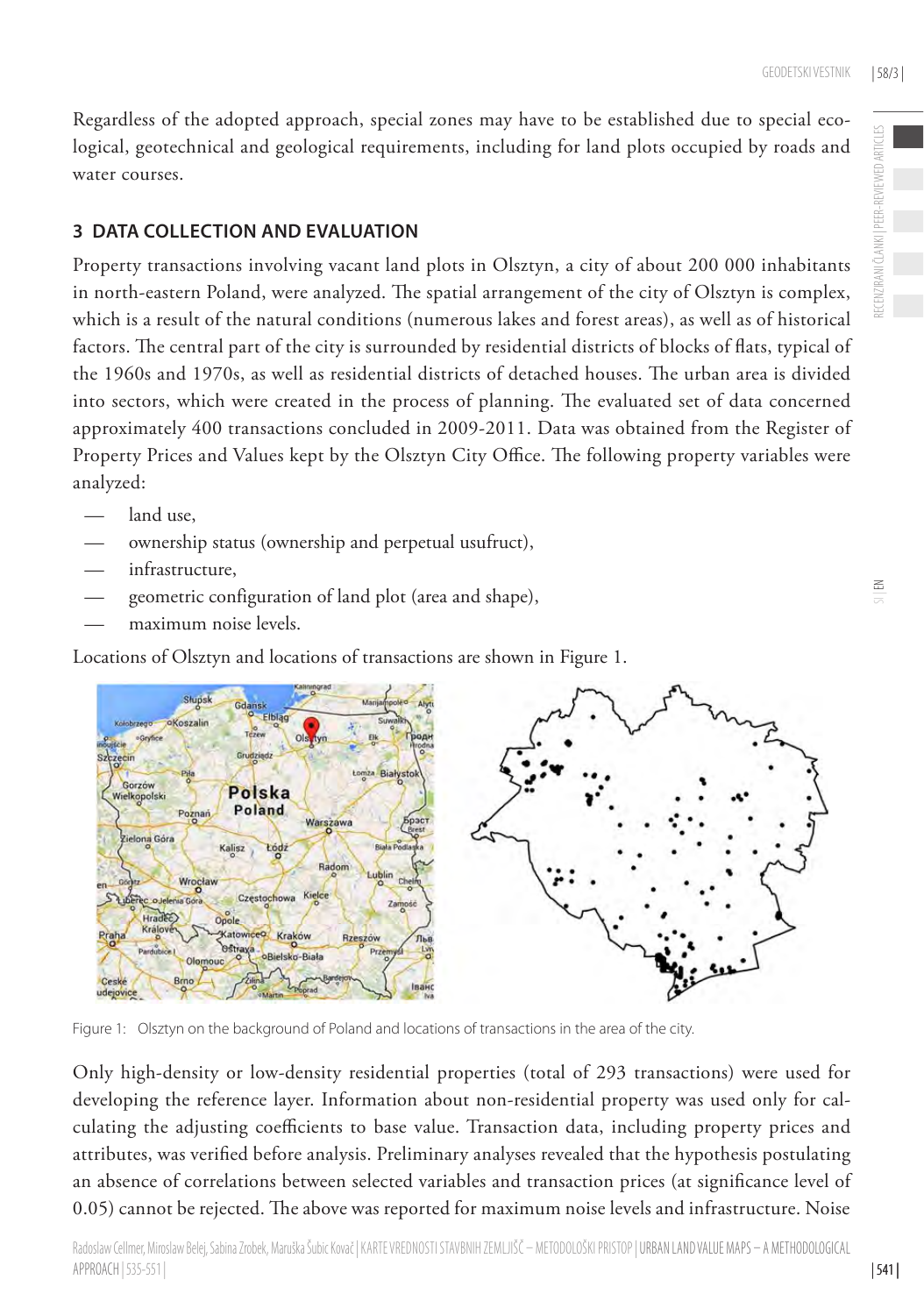levels constitute one of many property-specific attributes and a spatial factor which is taken into account in interpolation, which is why this variable was disregarded in further analyses. No significant correlations between noise levels and property prices were reported in an analysis of variance. With regard to infrastructure, only one variable describing this attribute was taken into account. Its value was expressed by the arithmetic mean of values assigned to specific utility services. The final model comprised four explanatory variables: land use  $X_{\rm I}$  (high-density or low-density housing), ownership status  $X^2_2$  (ownership or perpetual usufruct), infrastructure –  $X^3_3$  and geometric configuration of land plot – *X4* . In the adopted measurement scale, zero values corresponded to representative property, i.e. land zoned for low-density housing, privately owned, with full infrastructure access, attractive plot shape and area.

A digital map containing infrastructure data and a noise map of Olsztyn were used in the analysis. Calculations and statistical analyses were performed in R, Statistica v. 10 and ArcInfo v. 10.0. applications.

### **4 RESULTS**

A total of 6 regression models listed in Table 1 were estimated in the analysis. Different parameter estimation methods had to be used to account for the specific requirements of each model. The least squares method is generally applied in traditional regression models (OLS, OLSN, GWR), whereas models that account for mutual spatial correlation of explanatory variables (GLS and GLSN) rely on the generalized least squares technique. Parameters are estimated by iteration (Schabenberger and Gotway, 2005), and according to Kitanidis (1994), even a single iteration can produce satisfactory results. This study involved three iterations after which the estimated parameters remained practically unchanged. The use of the least squares method in SAR models produces biased and inconsistent estimators (Anselin, 1999), which is why the maximum likelihood method was used. The parameters estimated in each model are presented in Tables 2 through 7.

|                                                                                 | ושטוכ ב. – דשושו וכנכוס כסמו ושנכש וודנווכ טבס וווטשכו.             |            |           |         |  |  |  |
|---------------------------------------------------------------------------------|---------------------------------------------------------------------|------------|-----------|---------|--|--|--|
|                                                                                 | Analytical expression: $Y = \beta_0 + \Sigma X \beta + \varepsilon$ |            |           |         |  |  |  |
| Ordinary least squares method (OLS)                                             |                                                                     |            |           |         |  |  |  |
|                                                                                 | Coefficient                                                         | <b>SEE</b> | t         | p-value |  |  |  |
| Constant                                                                        | 295.026                                                             | 8.029      | 36.746    | 0.000   |  |  |  |
| $X_{i}$                                                                         | 170.230                                                             | 21.498     | 7.918     | 0.000   |  |  |  |
| $X_{2}$                                                                         | $-68.848$                                                           | 31.968     | $-2.154$  | 0.032   |  |  |  |
| $X_{3}$                                                                         | $-137.007$                                                          | 12.319     | $-11.121$ | 0.000   |  |  |  |
| $X_{\cdot}$                                                                     | $-20.846$                                                           | 13.318     | $-1.565$  | 0.119   |  |  |  |
| $\sim$ $\sim$ $(1 - \alpha \alpha)$<br>$\sim$ 1 $\sim$ $\sim$<br>$\sim$ $ \sim$ |                                                                     |            |           |         |  |  |  |

Table 2. Parameters estimated in the OLS model

 $F = 52.29 (4, 289), p < 0.001,$  Standard error of the estimate: 81.770

 $R^2 = 0.420$ ,  $= 0.420$ , adjusted R<sup>2</sup> = 0.412, AIC = 3395.40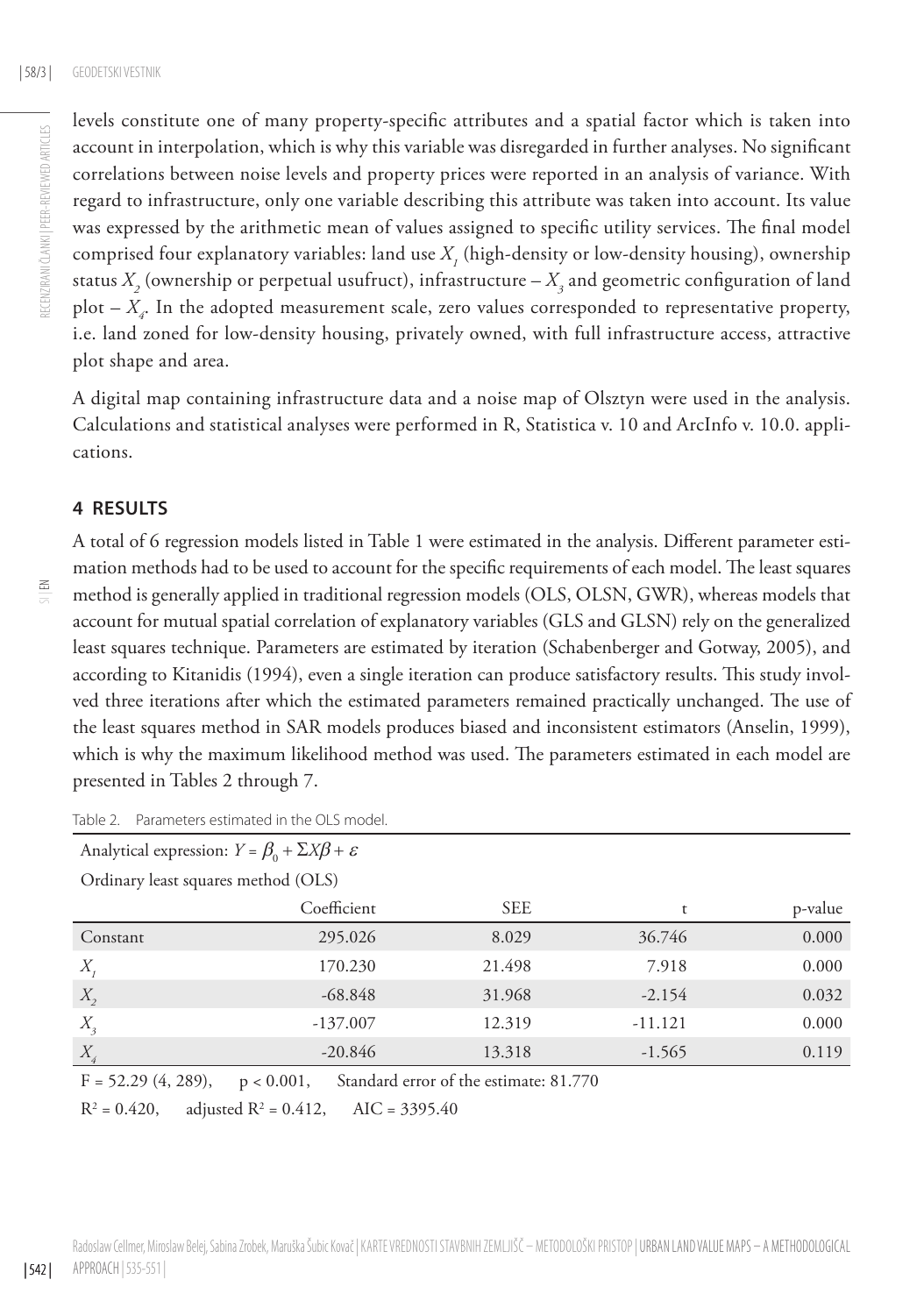Table 3. Parameters estimated in the OLSN model.

| Analytical expression: $y = \beta_0 \cdot \prod \beta^x \cdot \xi$ |                                 |                           |         |         |  |  |  |
|--------------------------------------------------------------------|---------------------------------|---------------------------|---------|---------|--|--|--|
| Ordinary least squares method (OLS)                                |                                 |                           |         |         |  |  |  |
|                                                                    | Coefficient ( $e^{\ln \beta}$ ) | <b>SEE</b>                |         | p-value |  |  |  |
| Constant                                                           | 227.221                         | 1.387                     | 199.876 | 0.000   |  |  |  |
| $X_{\cdot}$                                                        | 1.687                           | 0.243                     | 6.937   | 0.000   |  |  |  |
| $X_{2}$                                                            | 0.790                           | 0.376                     | 2.103   | 0.036   |  |  |  |
| $X_{3}$                                                            | 0.576                           | 0.045                     | 12.779  | 0.000   |  |  |  |
| $X_{\check{q}}$                                                    | 0.946                           | 0.795                     | 1.188   | 0.236   |  |  |  |
| $\Gamma$ $\sim$ $\sim$ $\sim$ $\sim$ $\sim$ $\sim$                 | $\sim$ 1 1<br>0.001             | $\sim$ 1 $\sim$<br>01.721 |         |         |  |  |  |

 $F = 59.15 (4, 289), p < 0.001,$  Standard error of the estimate: 81.531

 $R^2 = 0.450$ , adjusted  $R^2$  = 0.442,  $AIC = 127.55$ 

Table 4: Parameters estimated in the GLS model.

Analytical expression:  $Y = \beta_0 + \Sigma X \beta + \varepsilon$ 

Generalized least squares method (GLS), restricted maximum likelihood method (REML)

Spatial correlations were estimated based on a semivariogram of the residuals.

Number of iterations: 3

|                 | Coefficient | <b>SEE</b> |          | p-value |
|-----------------|-------------|------------|----------|---------|
| Constant        | 305.564     | 27.793     | 10.994   | 0.000   |
| $X_{\cdot}$     | 159.721     | 27.185     | 5.875    | 0.000   |
| $X_{2}$         | $-36.892$   | 39.888     | $-0.925$ | 0.356   |
| $X_{3}$         | $-130.894$  | 26.154     | $-5.005$ | 0.000   |
| $X_{\check{q}}$ | $-37.061$   | 12.435     | $-2.980$ | 0.003   |

Spherical model: nug = 1071.12, sill = 7455.54, range = 2156.25

Standard error of the estimate: 128.03

 $AIC = 3264.48$ ,  $logLik = -1626.24$ 

Table 5: Parameters estimated in the GLSN model.

Analytical expression:  $y = \beta_0 \cdot \prod \beta^x \cdot \xi$ 

Generalized least squares method (GLS), restricted maximum likelihood method (REML)

Spatial correlations were estimated based on a semivariogram of the residuals.

Number of iterations: 3

|          | Coefficient $(e^{ln \beta})$ | <b>SEE</b> |        | p-value |
|----------|------------------------------|------------|--------|---------|
| Constant | 275.619                      | 4.858      | 56.736 | 0.000   |
| X,       | 1.658                        | 0.318      | 5.217  | 0.000   |
| $X_{2}$  | 0.875                        | 0.931      | 0.940  | 0.348   |
| $X_{3}$  | 0.607                        | 0.113      | 5.362  | 0.000   |
| $X_4$    | 0.898                        | 0.370      | 2.428  | 0.016   |

Spherical model: nug = 1071.12, sill = 7455.54, range = 2156.25

Standard error of the estimate: 82.215

 $AIC = 6.270$ ,  $logLik = 2.86$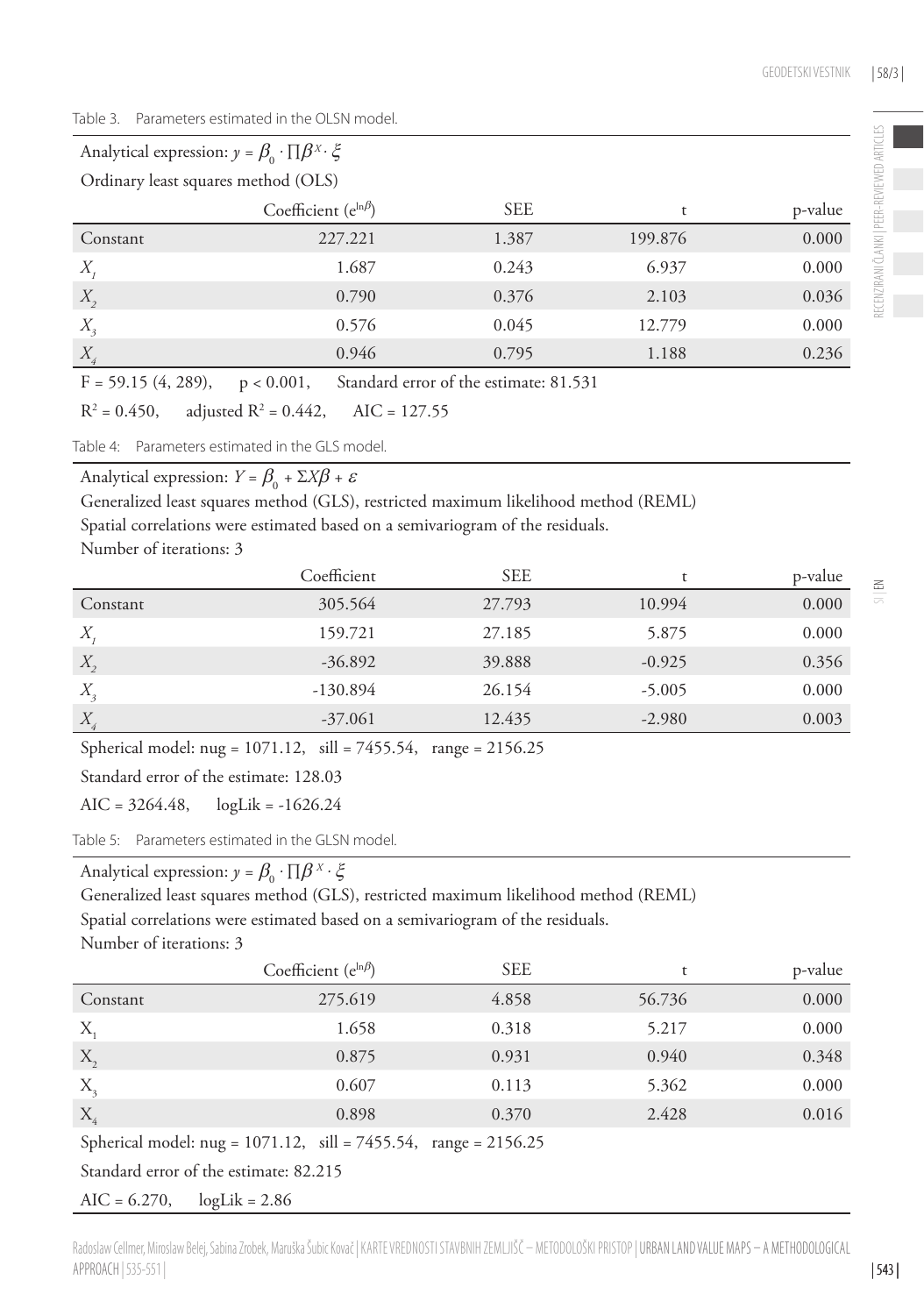$\Xi$ 

#### Table 6: Parameters estimated in the SAR model.

Analytical expression (spatial error model):  $\gamma = X\beta + \lambda W\epsilon + \xi$ , (based on the results of the LM test)

Adjacency matrix based on inverse distance weights

Maximum likelihood method

|                  | Coefficient | <b>SEE</b> | Z        | Pr (> z ) |
|------------------|-------------|------------|----------|-----------|
| Constant         | 312.844     | 34.911     | 8.961    | 0.000     |
| $X_{i}$          | 140.891     | 21.383     | 6.589    | 0.000     |
| X,               | $-61.947$   | 31.004     | $-1.998$ | 0.045     |
| $X_{\mathrm{a}}$ | $-161.933$  | 18.758     | $-8.633$ | 0.000     |
| $X_4$            | $-28.813$   | 13.178     | $-2.186$ | 0.029     |

LM test:

LMerr =  $90.76$ ,  $p < 0.001$ , LMlag =  $56.80$ ,  $p < 0.001$ RLMerr =  $35.57$ ,  $p < 0.001$ , RLMlag = 1.61,  $p = 0.204$  $\lambda = 0.879$ 

Standard error of the estimate: 71.677

AIC = 3375.70, logLik = -1680.851

Table 7: Parameters estimated in the GWR model.

# Analytical expression:  $Y = \beta_0 + \Sigma X \beta + \varepsilon$

Geographically weighted regression method (GWR)

|          | Average    | Min        | Max        | SD     |
|----------|------------|------------|------------|--------|
| Constant | 309.342    | 240.582    | 359.542    | 35.966 |
| Χ.       | 137.840    | 10.552     | 208.672    | 70.606 |
| $X_2$    | $-84.300$  | $-160.589$ | 59.218     | 47.268 |
| $X_{3}$  | $-158.865$ | $-256.104$ | $-123.060$ | 30.463 |
| $X_4$    | $-36.900$  | $-59.685$  | 18.599     | 24.267 |

Bandwidth =  $2446.30$ 

Standard error of the estimate: 69.545

 $R^2 = 0.574$ ,  $= 0.574$ , adjusted R<sup>2</sup> = 0.539, AIC = 3370.81

The above models were developed primarily for the purpose of estimating the reference value of land. The constant values and their verification and statistical analysis play the most important role. The constant was the most statistically significant parameter in all the models. When various estimation methods are used, the coefficient of determination cannot be applied as a criterion for model evaluation. The Akaike Information Criterion (AIC) can be used, and it demonstrates that non-linear models have a clearly better fit than linear models.

Modelled results should be interpreted in view of the fact that the location effect, which was not taken into account in the first two models (OLS and OLSN) and was considered only indirectly in the remaining models (in parameter estimation), was the main cause of significant variation in the residuals. The quality of the fit is also indicative of the degree of "flattening" of transaction prices and land values. The greater the standard error of the estimate, which is measured by the standard deviation of the residuals,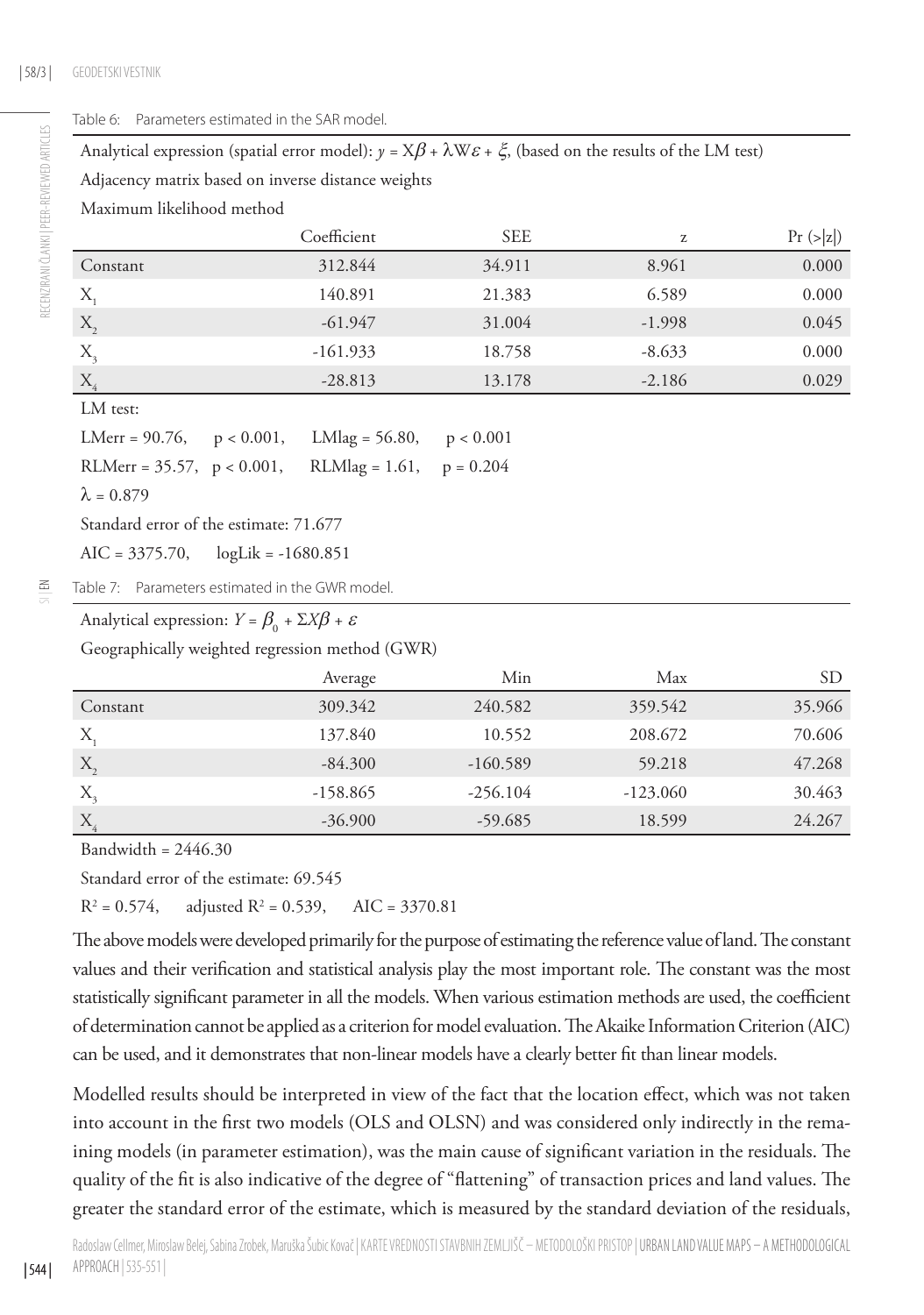

Figure 2: Spatial distribution of reference values based on the adopted models and interpolation of the residuals by cokriging methods (value in PLN, where 1 PLN is about EUR 0.24).

the greater the variation in prices due to, among others, the location effect. In this case, price variability is explained only by the variation of explanatory variables which have a non-spatial character.

RECENZIRANI ČLANKI | PEER-REVIEWED ARTICLES

ECENZIRANI ČLANKI | PEER-REVIEWED ARTICLES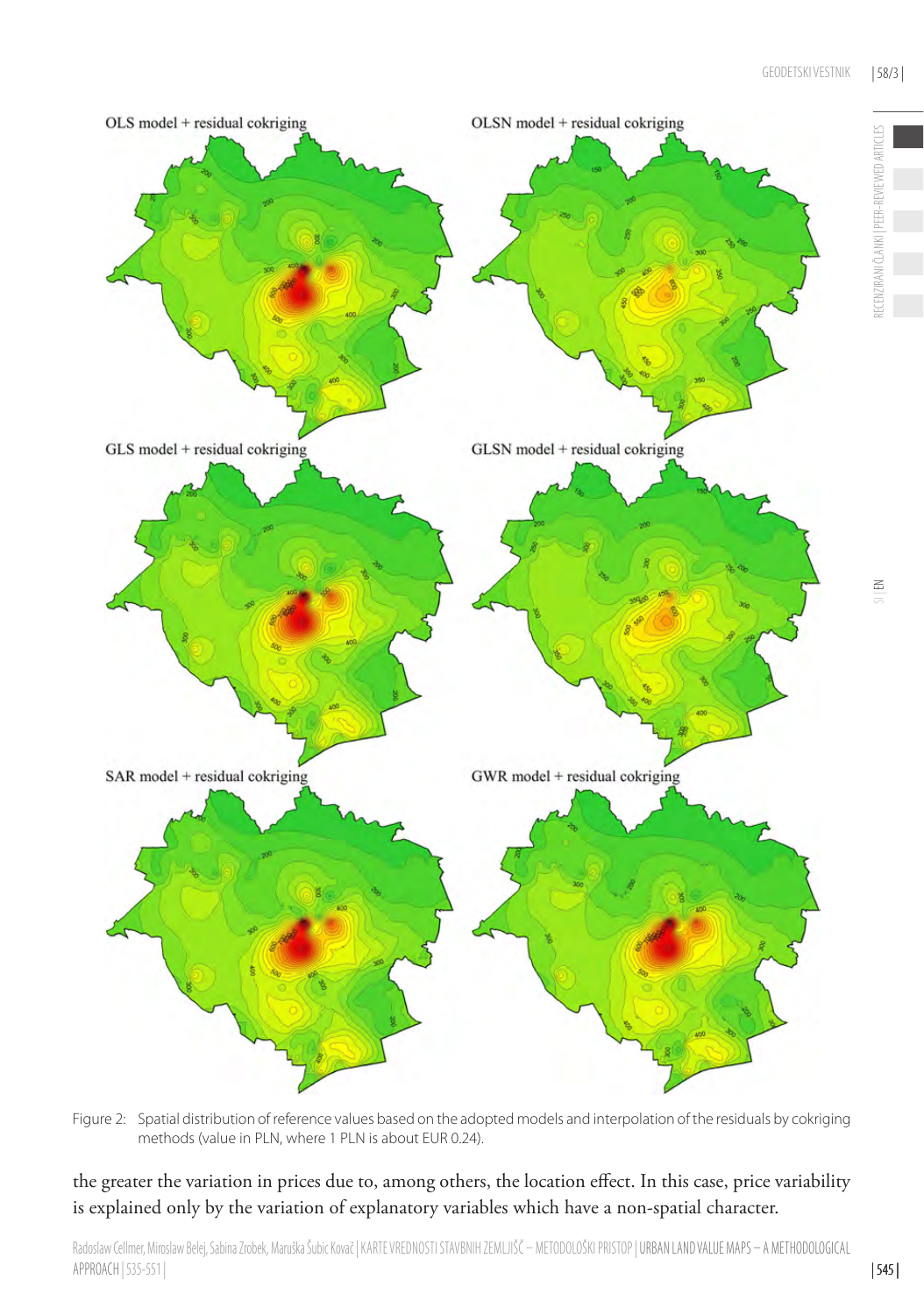$\Xi$ 

Development density in the neighbourhood was used as an additional variable for interpolation by cokriging methods. This attribute is not directly related to the appraised property, but it concerns the neighbourhood (the properties analyzed in this study comprised vacant land, therefore development density was always zero) and constitutes one of many location factors. The decision not to use this variable directly in the model was also prompted by the fact that individual assessments are more likely to rely on information about maximum development density prescribed by the local land use plan. The adopted method of determining development density (kernel density estimation) is continuous and characterized by spatial autocorrelation. The reference values determined with the use of different spatial models (based on the formulas given in chapter 2) are presented in Figure 2. Ordinary cokriging methods and spherical semivariograms were used for interpolation.

The results obtained reveal highly similar distributions of reference values in linear and non-linear models. In central districts characterized by high property values, base values are somewhat lower in non-linear than in linear models. The differences between models can be attributed to the fact that in linear models, adjustments are absolute and are not directly determined by "base value". The latter leads to the risk of "base value" overestimation in high-price locations or underestimation in locations characterized by negative residuals with high absolute value. The adjustments made in linear models are relative, and therefore, the quota effect of explanatory variables will be dependent on "base value". Several factors have to be taken into consideration when selecting the most appropriate model for developing the reference layer of a land value map. Above all, the model should fulfil the basic functional and statistical requirements, which is not always achievable. Linear models are recommended where the analyzed properties are highly similar, in particular with regard to price. The standard error of the estimate (measured by the standard deviation of the residuals) should be minimal. A model can also be selected by evaluating the coefficient of determination  $\mathbb{R}^2$  (when the least squares method is applied), the maximum likelihood estimator (when the maximum likelihood method is applied) or AIC (when various estimation methods are used). The final decision should be made after comparing directional values with transaction prices. The adjusting coefficients for reference values estimated with the use of formulas (7) and (8) are presented in Table 8.

|                | $W_{OLS}$                 | $\mathbb{W}_{_{\rm OLSN}}$ | $W_{GLS}$        | $W_{\text{GLSN}}$ | $\mathbb{W}_{\text{SAR}}$ | $\mathbb{W}_{_{\rm GWR}}$ |
|----------------|---------------------------|----------------------------|------------------|-------------------|---------------------------|---------------------------|
|                | $k$ [PLN/m <sup>2</sup> ] | $r_{\rm i}$ [%]            | k [PLN / $m^2$ ] | $r$ [%]           | k [ $PLN/m2$ ]            | k. $[PLN/m^2]$            |
| Land use       | 138.87                    | 48.55                      | 128.23           | 47.58             | 110.62                    | 117.08                    |
| Ownership      | $-71.30$                  | $-22.55$                   | $-44.80$         | $-17.33$          | $-67.43$                  | $-94.73$                  |
| Infrastructure | $-134.78$                 | $-41.30$                   | $-129.75$        | $-38.49$          | $-159.45$                 | $-160.20$                 |
| Configuration  | $-24.90$                  | $-9.64$                    | $-37.11$         | $-12.12$          | $-31.61$                  | $-31.49$                  |
| $\mathbb{R}^2$ | 0.912                     | 0.811                      | 0.910            | 0.821             | 0.907                     | 0.819                     |
| <b>SEE</b>     | 31.60                     | 46.29                      | 32.01            | 45.02             | 32.58                     | 45.39                     |

Where 1 PLN is about EUR 0.24

| 546 |

All the coefficients were significant at p-value less than 0.001. In the group of linear models, the multiple regression model, where the reference value was estimated by the ordinary least squares method, produced the best fit. In the group of non-linear models, a better fit was produced when the reference value was estimated with the use of the GLSN model rather than the OLSN model.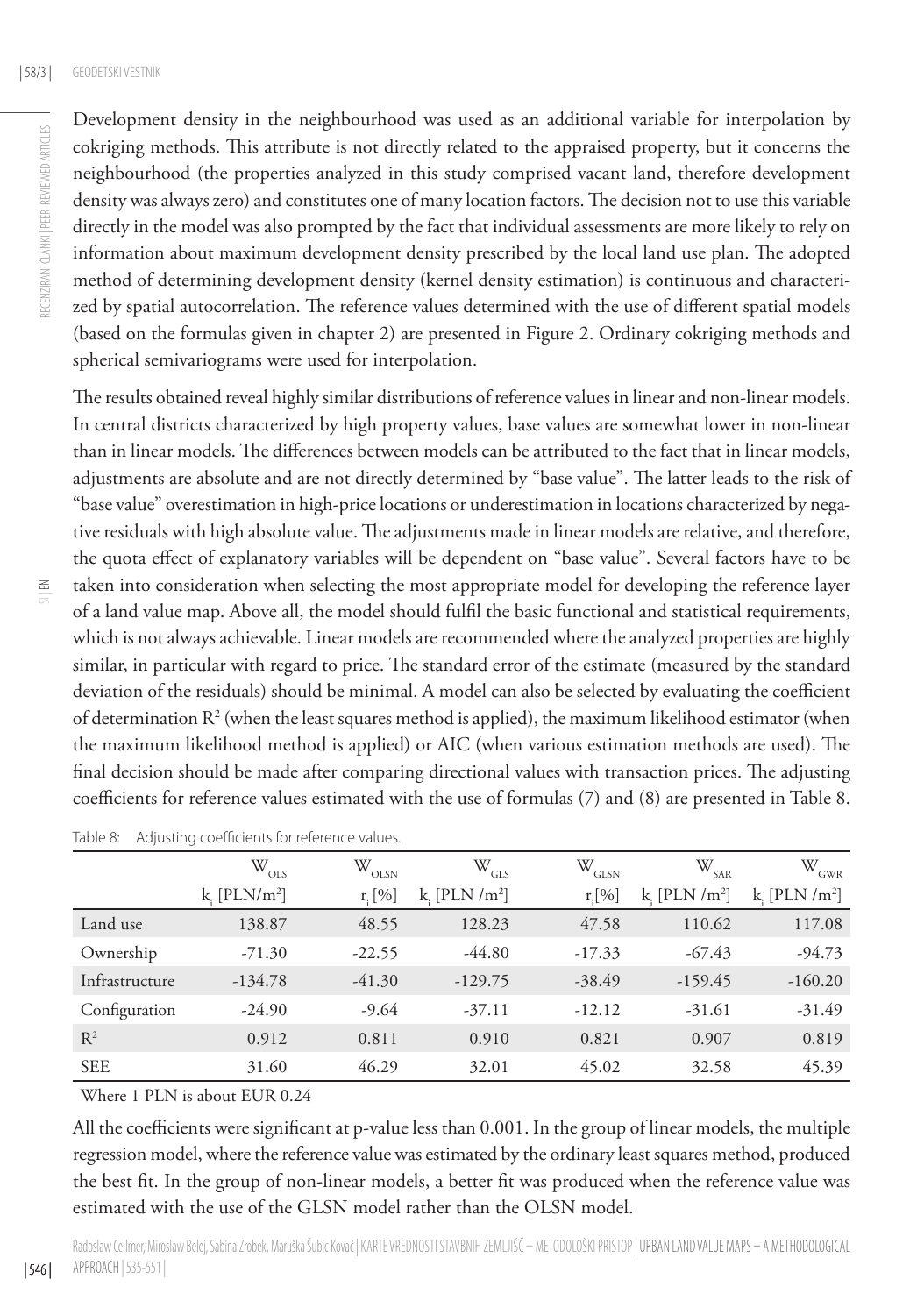The concept of "estimation precision" in the valuation process may raise controversy because price is not a physical attribute that can be measured with the risk of error. For this reason, even advanced error analysis methods can produce unreliable results. In this case, the degree to which the estimated directional value fits the market data can be estimated with the simplest metrics (e.g. standard deviation of differences between directional value and transaction price). In the analyzed case, the average standard deviation of the residuals was determined in the range of PLN 31.60/m<sup>2</sup> (EUR 7.58/m<sup>2</sup>) to PLN 46.29/m<sup>2</sup> (EUR  $11.11/m<sup>2</sup>$ ), i.e. between 13.1% and 19.2% of the average price.

The degree of fit between estimated directional values and transaction prices is determined by various factors, including:

- availability of transaction data,
- reliability of transaction prices,
- number of variables and choice of scale for measuring property attributes,
- dispersion of property transactions,
- spatial autocorrelation in prices,
- correlation between prices and an additional variable for cokriging,
- semivariogram model for kriging (cokriging).

The calculation of adjusting coefficients can be problematic for land that has been zoned not only for residential construction but also for other purposes. When additional land functions are directly included in regression models as variables, the results of the analysis can be significantly warped because individual attributes are characterized by various weights in different functions (for example, infrastructure is not a highly important consideration in green areas). For this reason, adjusting coefficients were estimated based on reference layers. It was assumed that the correlations between the prices of property with different zoning functions have a relative (and not a quota) character. Layers  $W_{OLSN}$  and  $W_{GLSN}$  were used in calculations. Coefficients  $r_i$  were estimated by determining the correlations between the prices of property with the same function and the reference value of low-density residential property by using a simplified formula:

$$
W_k = W_{ref} \cdot (1+r_i) \tag{9}
$$

where the adjusting coefficient is determined based on the unit price rather than the directional value of property. The resulting coefficients for reference layers  $W_{\text{OLSM}}$  and  $W_{\text{GLSM}}$  are presented in Table 9.

|             | $W_{OLSN}$  | $\mathbf{W}_{\text{GLSN}}$ |
|-------------|-------------|----------------------------|
| Function    | $r_{i}$ [%] | $r_{i}$ [%]                |
| Commerce    | 88.79       | 88.67                      |
| Industry    | $-31.99$    | $-32.85$                   |
| Transport   | $-22.64$    | $-22.29$                   |
| Agriculture | $-86.58$    | $-86.58$                   |
| Greens      | $-70.13$    | $-70.51$                   |

Table 9: Adjusting coefficients for different land zoning functions (in relation to low-density housing)

Source: own study.

Radoslaw Cellmer, Miroslaw Belej, Sabina Zrobek, Maruška Šubic Kovač | KARTE VREDNOSTI STAVBNIH ZEMLJIŠČ – METODOLOŠKI PRISTOP | URBAN LAND VALUE MAPS – A METHODOLOGICAL APPROACH | 535-551 |

 $\leq$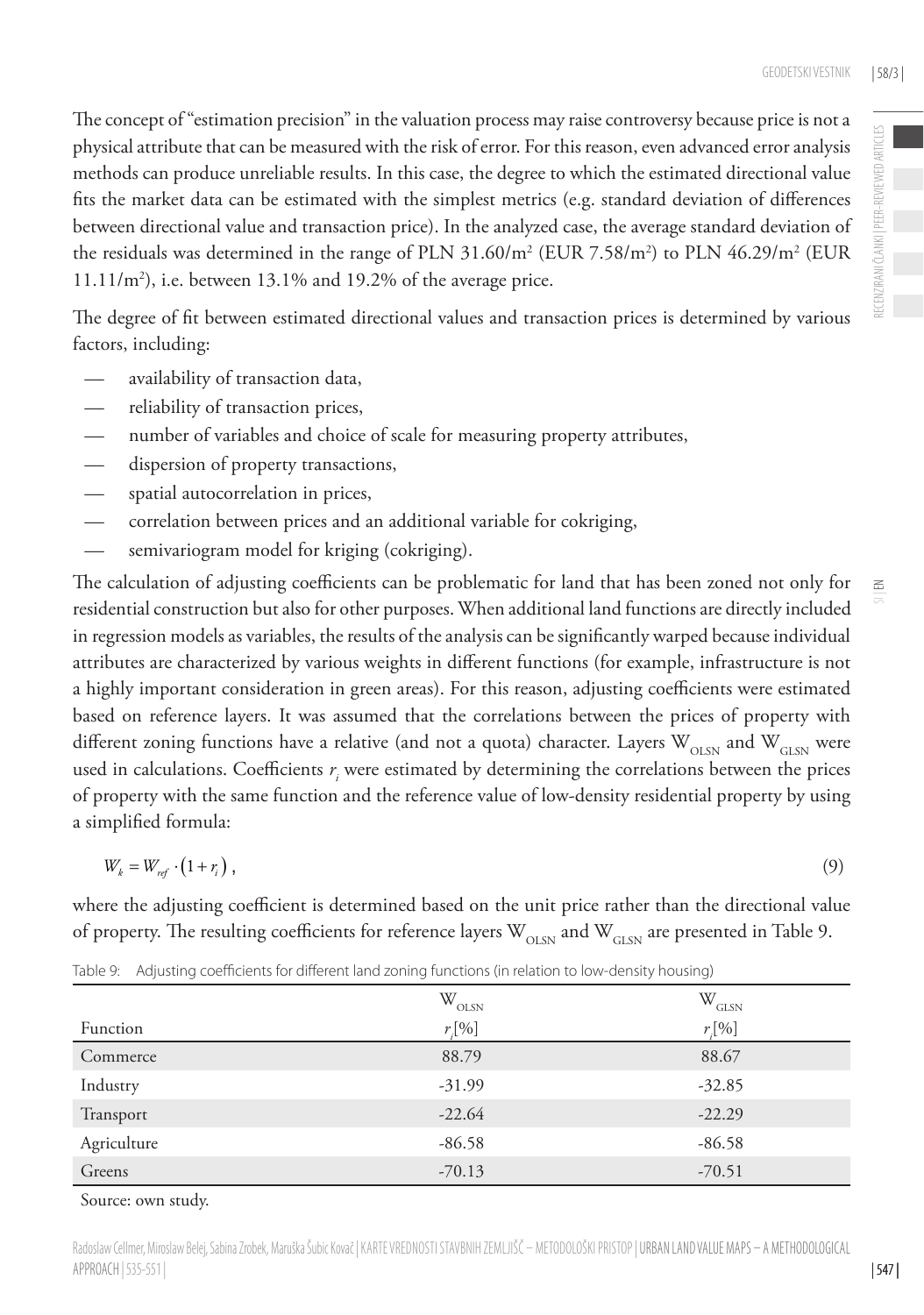The results obtained for two reference values are highly similar. The coefficients are very easy to interpret. For example, the coefficient for industrial property indicates that the average price of industrial land is approximately 32% lower in comparison with the reference value (i.e. the value of land zoned for lowdensity residential construction). The coefficients shown in Tables 8 and 9 next to the reference value can be used to calculate average values for land value maps.

The analyzed area was divided into zones of similar value based on the functional and spatial structure of the city, zoning designation, type of land use and property prices. In this study, the corresponding zones were determined based on the following assumptions:

- 1. The following types of land were excluded from the study because their value could not be directly estimated based on the available transaction data:
	- land occupied by water bodies (the largest lakes within the city's administrative boundaries),
	- dense forests,
	- idle land.
- 2. Zone boundaries should be determined in view of the city's functional and spatial layout in the zoning plan.
- 3. Zone boundaries should run parallel to major roads in the city (Matthews and Turnbull 2007).
- 4. Zones should consist of land with identical or similar zoning designation.
- 5. Zone boundaries should account for the variation in prices (in this case, the reference value of land).

The analyzed area was divided into 109 zones based on the discussed criteria. In each zone, basic reference value statistics were determined from the raster layer with the use of coefficient  $W_{\text{OLSN}}$ . The average value for each zone is an estimation of the reference value. It can also be determined by block kriging (or cokriging) which is an equivalent method of determining the average value of a variable within a large area. The average values estimated for each zone in view of the predominant land use functions were used to determine the final average value of land.

# **5 CONCLUSIONS**

In this study, statistical and geostatistical methods were used to develop a map of average land values. The combined use of the above methods accounts for variations inside the dataset and spatial distribution of data. The proposed method of developing land value maps based on the reference layer of representative property facilitates the estimation of average land values at any point in the analyzed area. A land value map is a valuable source of information for a variety of market surveys which investigate the social and economic aspects of property management and administration. Such surveys are carried out by territorial governments as well as central administration agencies to generate many types of statistical data. Two types of objectives are generally pursued: short-term goals which are related to market restructuring efforts, and long-term goals which involve regular monitoring of prices as an effective tool for managing land resources. Both goals require instant access to objective information about property prices and values which affect supply prices on the local or regional property market. A land value map is a useful tool for controlling economic processes at different levels of administration. Short-term goals include:

- determining the value of property owned by the State Treasury and territorial governments,
- determining the effect of land value on property prices,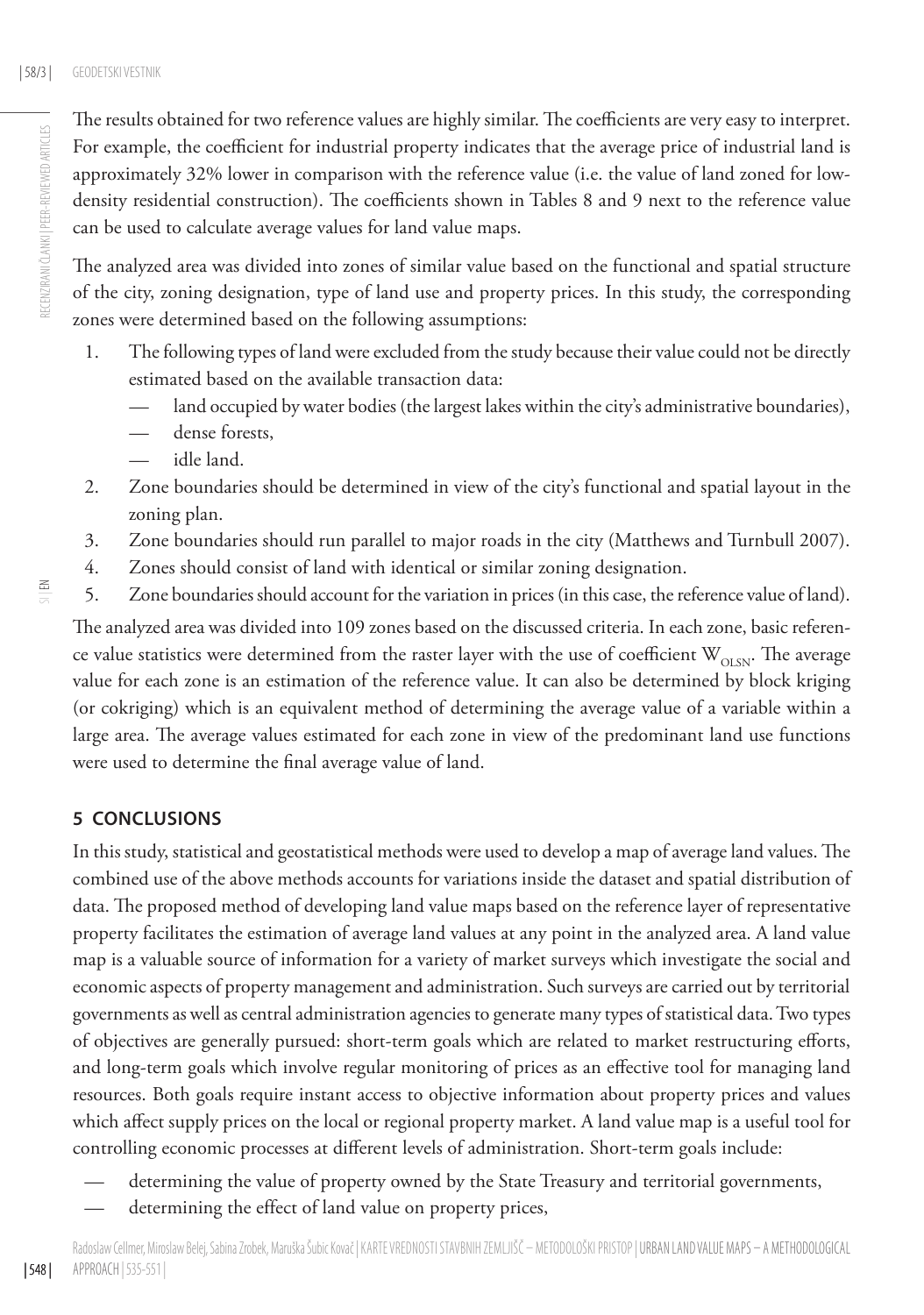$\leq$ 

- acquiring land for urban planning decisions,
- determining land prices for investors in view of the characteristic features of the local market,
- developing preferential land policies for investors,
- determining the property market's growth prospects and using that information for taxation purposes;

Long-term goals include:

- economically justified planning decisions,
- determining planning and development conditions based on the revenues generated from the lease of land owned by the State Treasury and territorial governments,
- creating favourable conditions for development and investment,
- monitoring the prices of traded property and developing property assessment maps for taxation purposes,
- providing the public with fast and unrestricted access to information about land prices and values via the Internet.

Land value maps developed based on the proposed approach serve a variety of purposes and constitute a priority resource for a wide spectrum of activities on the property market. Suggestion for further research can be explaining the character of variability of land value (continuous or discontinuous) and on this basis, the division of areas into zones of similar values. Such maps could be more informative for the recipient.

# **References:**

- Aleksiene, A., A. Bagdonavicius, A. (2005). GIS and Land Value Mapping. The Lithuanian Experience. International Association of Assessing Officers: Fair & Equitable.
- Anselin, L. (1998). GIS Research Infrastructure for Spatial Analysis of Real Estate Markets. Journal of Housing Research, 9 (1), 113–133.
- Anselin, L. (1999). Spatial Econometrics. Bruton Center School of Social Sciences, University of Texas at Dallas.
- Basu, S., Thibodeau, T.G. (1998). Analysis of Spatial Autocorrelation in House Prices. The Journal of Real Estate Finance and Economics, 17 (1), 61–85. DOI: [http://](http://dx.doi.org/10.1023/A:1007703229507) [dx.doi.org/10.1023/A:1007703229507](http://dx.doi.org/10.1023/A:1007703229507)
- Batt, H. W. (2009). Land Value Maps are Not New, But Their Utility Needs to be Re-Discovered. International Journal of Transdisciplinary Research, 4 (1), 108–158.
- Benjamin, J. D., Randall, S., Guttery, R. S., Sirmans, C.F. (2004). Mass Appraisal: An Introduction to Multiple Regression Analysis for Real Estate Valuation. Journal of Real Estate Practice and Education, 7 (1), 65–77.
- Bourassa, S. C., Cantoni, E., Hoesli, M. (2007). Spatial Dependence, Housing Submarkets, and House Price Prediction. The Journal of Real Estate Finance and Economics 35 (2), 143–160. DOI: [http://dx.doi.org/10.1007/](http://dx.doi.org/10.1007/s11146-007-9036-8) [s11146-007-9036-8](http://dx.doi.org/10.1007/s11146-007-9036-8)
- Bourassa, S. C., Cantoni, E.,Hoesli, M. (2010). Predicting House Prices with Spatial Dependence: A Comparison of Alternative Methods. Journal of Real Estate Research, 32 (2): 139–159.
- Bowen, W. M., Mikelbank, B. A., Prestegaard, D. M. (2001). Theoretical and Empirical Considerations Regarding Space in Hedonic Housing Price Model Applications. Growth and Change, 32 (4): 466–490. DOI: [http://dx.doi.](http://dx.doi.org/10.1111/0017-4815.00171) [org/10.1111/0017-4815.00171](http://dx.doi.org/10.1111/0017-4815.00171)
- Bryan, K. A., Sarte. P. G., (2009). Semiparametric Estimation of Land Price Gradients Using Large Data Sets. Federal Reserve Bank of Richmond Economic Quarterly, 95 (1): 53–74.
- Bugs, G. (2007). [Urban land value map: a case study in Eldorado do Sul Brazil.](http://www.slideshare.net/gaup_geo/urban-land-value-map-a-case-study-in-eldorado-do-sul-brazil-geisa-bugs-8873637) GIS applications, Instituto Superior de Estatística e Gestão da Informação, Universidade Nova de Lisboa – UNL, Master of Science on Geospatial Technologies.
- Burrough, P. A. (2001). GIS and geostatistics. Essential partners for spatial analysis. Environmental and Ecological Statistics, 8, 361–377. DOI: [http://dx.doi.](http://dx.doi.org/10.1023/A:1012734519752) [org/10.1023/A:1012734519752](http://dx.doi.org/10.1023/A:1012734519752)
- Can, A., Megbolugbe, I., (1997). Spatial Dependence and House Price Index Construction. Journal of Real Estate Finance and Economics, 14 (1/2), 203–222. DOI: <http://dx.doi.org/10.1023/A:1007744706720>
- Chapman, J. I., Johnston, R. J., Tyrrell, T. J. (2009). Implications of a Land Value Tax with Error in Assessed Values. Land Economics, 85 (4), 576–586.
- Cichocinski, P. (2008). Methods of Cartographical Presentation of Real Estate Values. FIG Working Week, Stockholm, Sweden 14–19 June 2008.
- Clapp J., Rodriguez, M. (1998). Using a GIS for Real Estate Market Analysis: The Problem of Spatially Aggregated Data. Journal of Real Estate Research, 16 (1), 35–55.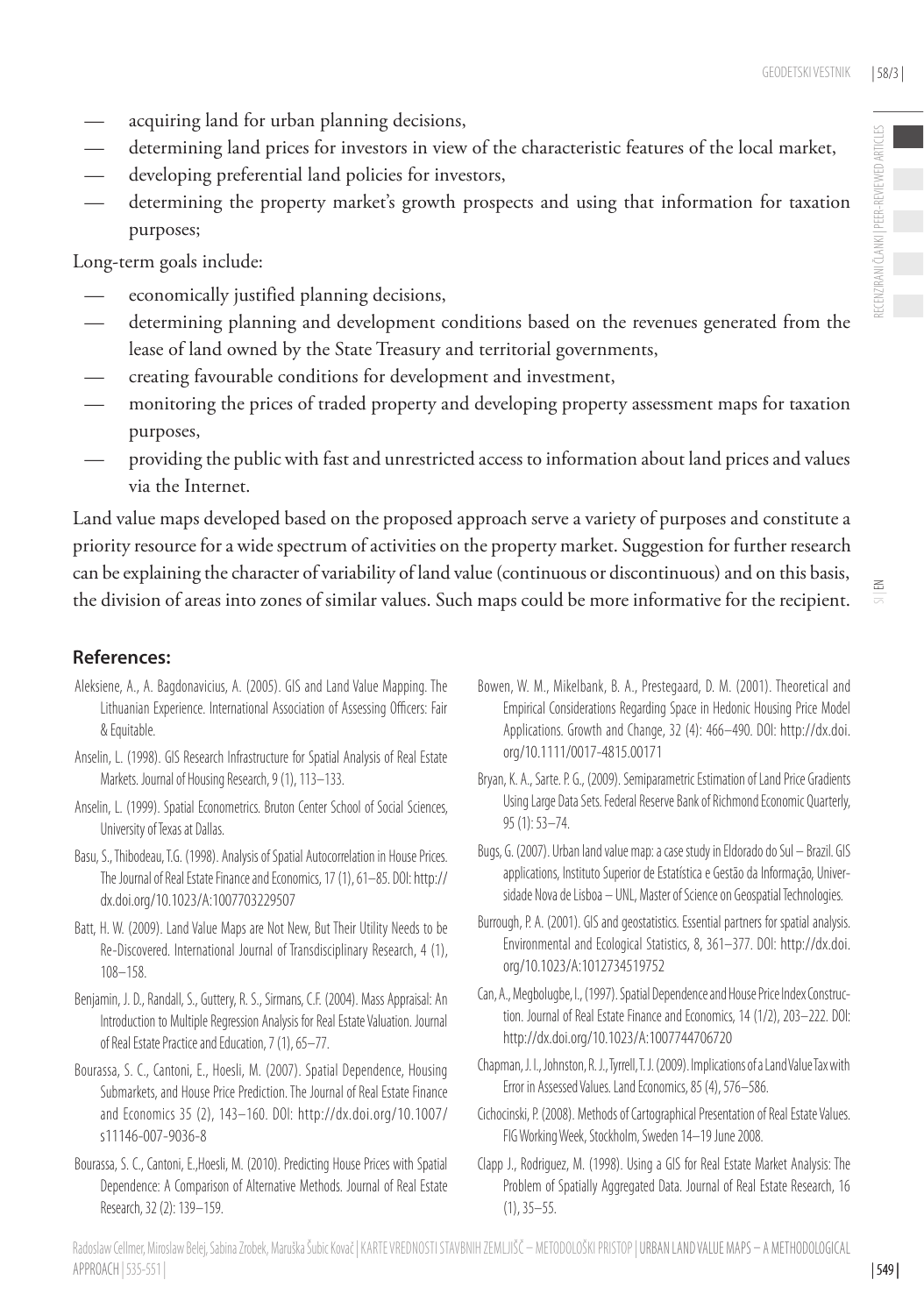- Colwell, P. F., Munneke, H.J. (1997). The Structure of Urban Land Prices. Journal of Urban Economics, 41 (3), 321–336. DOI: [http://dx.doi.org/10.1006/](http://dx.doi.org/10.1006/juec.1996.2000) [juec.1996.2000](http://dx.doi.org/10.1006/juec.1996.2000)
- Colwell, P. F., Munneke, H. J. (2003). Estimating a Price Surface for Vacant Land in an Urban Area. Land Economics, 79 (1), 15–28. DOI: [http://dx.doi.](http://dx.doi.org/10.2307/3147101) [org/10.2307/3147101](http://dx.doi.org/10.2307/3147101)
- Cotteleer, G., Gardebroek, C., Luijt, J. (2008). Market Power in a GIS-Based Hedonic Price Model of Local Farmland Markets. Land Economics, 84 (4), 573–592.
- Earnhart, D. (2006). Using Contingent-Pricing Analysis to Value Open Space and Its Duration at Residential Locations. Land Economics, 82 (1), 17–35.
- Fik, T. J., Ling, D.C., Mulligan, G.F. (2003). Modeling Spatial Variation in Housing Prices: A Variable Interaction Approach. Real Estate Economics, 31 (4), 623–646. DOI: <http://dx.doi.org/10.1046/j.1080-8620.2003.00079.x>
- Fletcher, R. (1987). Practical Methods of Optimization. New York, John Wiley & Sons.
- Gall, J. (2006). Future of Value Maps in European Context. XXIII FIG Congress Munich, Germany, October 8-13.
- Galster, G., Tatian, P., Pettit, K. (2004). Supportive Housing and Neighborhood Property Value Externalities. Land Economics, 80 (1), 33–54. DOI: [http://dx.doi.](http://dx.doi.org/10.2307/3147143) [org/10.2307/3147143](http://dx.doi.org/10.2307/3147143)

- Hannoen, M. (2008). Predicting Urban Land Prices: A Comparison of Four Approaches. International Journal of Strategic Property Management, 12 (4), 217–236. DOI: <http://dx.doi.org/10.3846/1648-715X.2008.12.217-236>
- Haughwout, A., Orr, J., Bedoll, D. (2008). The Price of Land in the New York Metropolitan Area. Federal Reserve Bank of New York. Current Issues in Economics and Finance, 14 (3), 1–7.
- Hite, J. C., Terrell, E. J., Lu K. S. (1999). Land Prices and the Changing Geography of Southern Row-Crop Agriculture. Strom Thurmond Institute of Government and Public Affairs Clemson University, Southern Rural Development Center.
- Howes, C. K. (1980). Value Maps: Aspects of Land and Property Values. Norwich, Geobooks.
- Isaaks, E. H., Srivastava R. M. (1998). Applied Geostatistics, Oxford University, New York.
- Isakson, H. R. (1997). An Empirical Analysis of the Determinants of the Value of Vacant Land. Journal of Real Estate Research, 13 (2), 103–414.
- Kelley, P. R., Barry, R., Sirmans C. F. (1998). Spatial Statistics and Real Estate. The Journal of Real Estate Finance and Economics, 17 (1), 5–13. DOI: [http://dx.doi.](http://dx.doi.org/10.1023/A:1007783811760) [org/10.1023/A:1007783811760](http://dx.doi.org/10.1023/A:1007783811760)
- Kitanidis, P. K. (1994). Quasi-linear Geostatistical Theory for Inversing. Water Resources Research, 31 (10), 2411–2419. DOI: [http://dx.doi.](http://dx.doi.org/10.1029/95WR01945) [org/10.1029/95WR01945](http://dx.doi.org/10.1029/95WR01945)
- Kryvobokov, M. (2004). Urban Land Zoning for Taxation Purposes in Ukraine. Possible methods under an Immature Land Market. Property Management, 22 (3), 214–229. DOI: <http://dx.doi.org/10.1108/02637470410545002>
- Liu, Y., Zheng, B., Huang, L., Tang, X. (2007). Urban Residential Land Value Analysis: Case Danyang, China. Geo-spatial Information Science, 10 (3), 228–234. DOI: <http://dx.doi.org/10.1007/s11806-007-0066-4>
- Maguire, D. J., Longley, P. A. (2005). The Emergence of Geoportals and their Role in Spatial Data Infrastructures. Computers Environment and Urban Systems, 29 (1), 3–14. DOI:<http://dx.doi.org/10.1016/j.compenvurbsys.2004.05.012>
- Matthews, J. W., Turnbull, G. K. (2007). Neighbourhood Street Layout and Property Value: The Interaction of Accessibility and Land Use Mix. The Journal of Real Estate Finance and Economics, 35 (2), 111–141. DOI: [http://dx.doi.org/10.1007/](http://dx.doi.org/10.1007/s11146-007-9035-9) [s11146-007-9035-9](http://dx.doi.org/10.1007/s11146-007-9035-9)
- McCluskey, W. J., Deddis, W. G., Lamont, I. G., Borst, R. A. (2000). The Application of Surface Generated Interpolation Models for the Prediction of Residential Property Values. Journal of Property Investment & Finance, 18 (2), 162–176. DOI: [http://](http://dx.doi.org/10.1108/14635780010324321) [dx.doi.org/10.1108/14635780010324321](http://dx.doi.org/10.1108/14635780010324321)
- Montero, J. M., Larraz, B. (2010). Estimating Housing Prices: A Proposal with Spatially Correlated Data. International Advances in Economic Research, 16 (1), 39–51. DOI: <http://dx.doi.org/10.1007/s11294-009-9244-5>
- Munroe, D. K. (2007). Exploring the Determinants of Spatial Pattern in Residential Land Markets: Amenities and Disamenities in Charlotte, NC, USA. Environment and Planning B: Planning and Design, 34 (2), 336–354. DOI: [http://dx.doi.](http://dx.doi.org/10.1068/b32065) [org/10.1068/b32065](http://dx.doi.org/10.1068/b32065)
- Noelwah, R. N. (2005). The Effect of Environmental Zoning and Amenities on Property Values: Portland, Oregon. Land Economics, 81 (2), 227–246.
- Páez, A. (2009). Recent research in spatial real estate hedonic analysis. Journal of Geographical Systems, 11 (4), 311–316. DOI: [http://dx.doi.org/10.1007/](http://dx.doi.org/10.1007/s10109-009-0103-y) [s10109-009-0103-y](http://dx.doi.org/10.1007/s10109-009-0103-y)
- Palmquist, R. B. (2005). Property Value Models. In Handbook of Environmental Economics, ed. K. G. Mäler and J. R. Vincent. North-Holland: Elsevier.
- Ping, A. (2005). Residential Land Value Modeling: case study of Hankou, China. Enschede, ITC.
- Schabenberger, O., Gotway, A. C. (2005). Statistical Methods for Spatial Data Analysis. Chapman & Hall/CRC Press.
- Tu, Y., H. Sun, Yu, S. (2007). Spatial Autocorrelations and Urban Housing Market Segmentation. The Journal of Real Estate Finance and Economics, 34 (3), 385–406. DOI: <http://dx.doi.org/10.1007/s11146-007-9015-0>
- Valente, J., Wu, S., Gelfand, A., Sirmans, C.F. (2005). Apartment Rent Prediction Using Spatial Modeling. Journal of Real Estate Research, 27 (1), 105–136.
- Vickers, T., Thurstain-Goodwin, M. (2002). Visualising Landvaluescape without a Cadastre. FIG XXII International Congress Washington, D.C. USA, April 19–26 2002.
- Walacik, M., Cellmer, R., Zrobek, S., (2013). Mass Appraisal International Background, Polish Solutions and Proposal of new Methods Application. Geodetski list, 67 (4), 255–269.
- Waljiyanto, N. W., Suryohadi, W. (2004). Application of Finite Difference Method to Develop Land Value Map. 3<sup>rd</sup> FIG Regional Conference, Jakarta, Indonesia, October 3–4, 2004.
- Weiss, E. (2005). Replacing the 'Combined Tax on Land and Buildings' With a Simplified 'Land Value Tax' in the Federal Republic of Germany. Geodetski Vestnik, 49 (1), 29–34.
- Zrobek, S., Grzesik, C. (2013). Modern Challenges Facing the Valuation Profession and Allied University Education in Poland. Real Estate Management and Valuation. 21 (1), 14–18. DOI: <http://dx.doi.org/10.2478/remav-2013-0002>

 $\leq$ 

Guntermann, K. L., Thomas, G. (2005). Parcel Size, Location, and Commercial Land Values. Journal of Real Estate Research, 27 (3), 343–354.